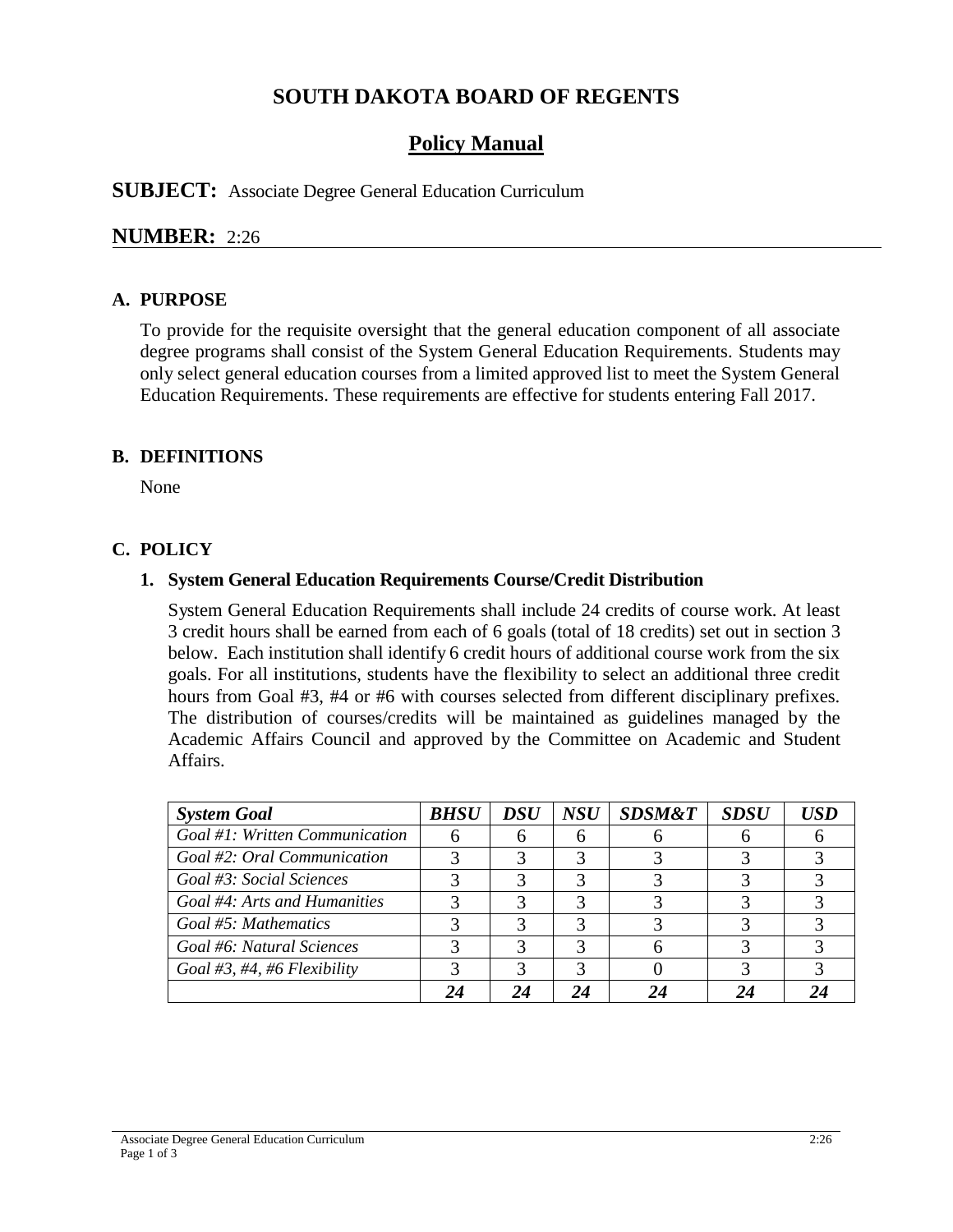## **2. Approved Courses to Meet System General Education Requirements**

The limited list of courses approved to meet each of the established system goals will be maintained as guidelines managed by the Academic Affairs Council and approved by the Committee on Academic and Student Affairs. Proposed changes to the courses permitted to meet System General Education Requirements are approved by the Board of Regents each year during the March meeting. The list of courses approved to meet each of the established system goals will be closely monitored by the System General Education Committee and Academic Affairs Council to ensure course relevance, program coherence, and breadth of student choice.

## **3. System General Education Goals and Requirements**

The General Education Committee will specify student learning outcomes for each of the general education goals listed in this section using appropriate faculty input. The specific student learning outcomes will be maintained as guidelines and managed by the Academic Affairs Council in consultation with the System General Education Committee and approved by the Committee on Academic and Student Affairs. The six System General Education Goals are:

- GOAL #1: Students will write effectively and responsibly and will understand and interpret the written expression of others.
- GOAL #2: Students will communicate effectively and responsibly through listening and speaking.
- GOAL #3: Students will understand the organization, potential, and diversity of the human community through study of the social sciences.
- GOAL #4: Students will understand the diversity and complexity of the human experience through study of the arts and humanities.
- GOAL #5: Students will understand and apply fundamental mathematical processes and reasoning.
- GOAL #6: Students will understand the fundamental principles of the natural sciences and apply scientific methods of inquiry to investigate the natural world.

### **4. Transfer of System Associate Degree General Education Requirements**

Students who complete the System Associate Degree General Education Requirements at any SD Board of Regents institution and then transfer to another SD Board of Regents institution will have fulfilled the System Associate Degree General Education Requirements at the new institution even if the receiving institution has different credit/course distribution and approved course lists. All prerequisites for associate and baccalaureate programs must be completed as determined by the student's degree plan. See SDBOR policy 2:5 for additional guidance on transfer of general education credits.